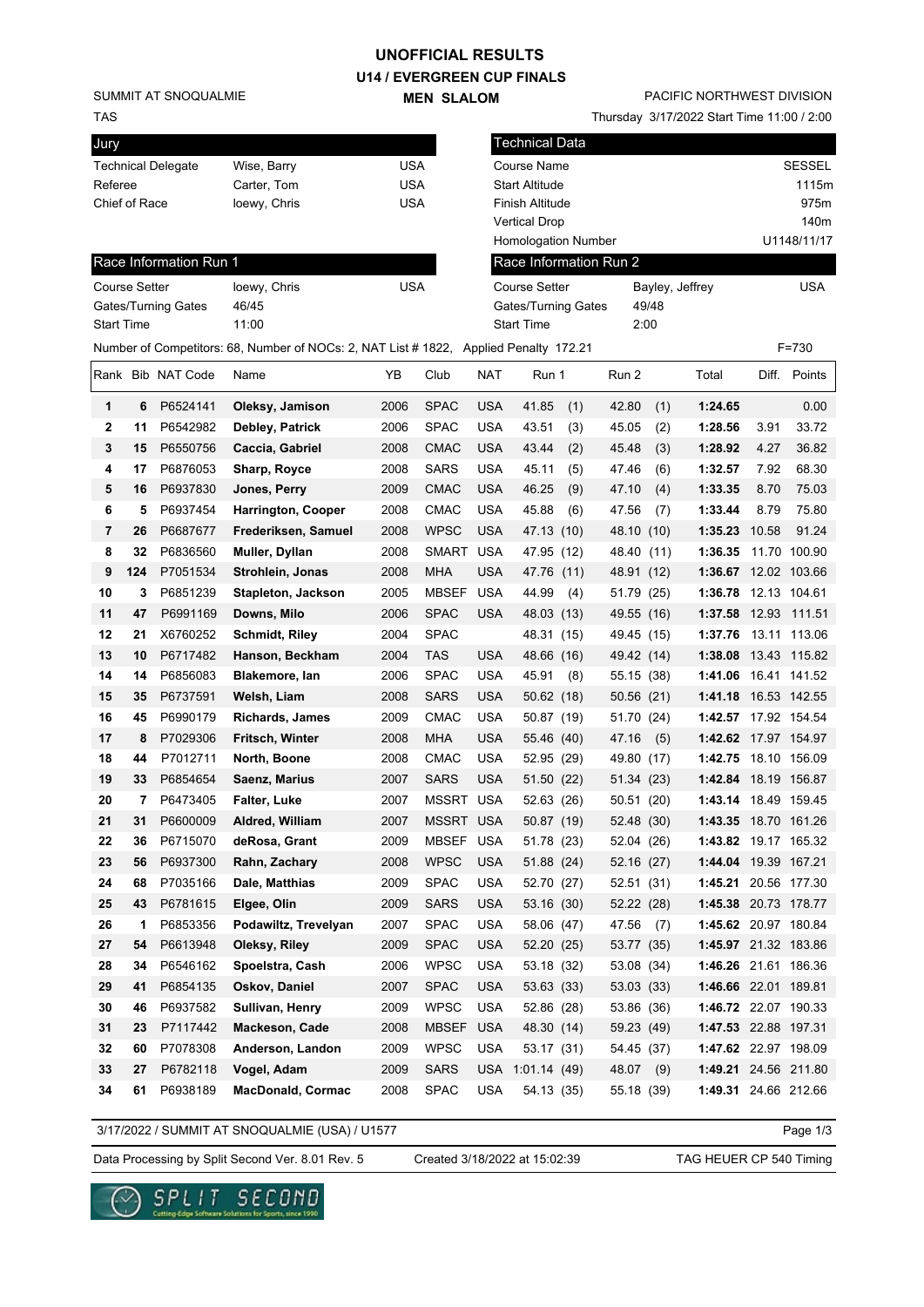## **U14 / EVERGREEN CUP FINALS MEN SLALOM UNOFFICIAL RESULTS**

TAS SUMMIT AT SNOQUALMIE

## PACIFIC NORTHWEST DIVISION

Thursday 3/17/2022 Start Time 11:00 / 2:00

| Rank Bib NAT Code<br>NAT<br>Run 1<br>Total<br>Diff. Points<br>Name<br>YΒ<br>Club<br>Run 2<br>2009<br><b>MBSEF</b><br>1:51.48 26.83 231.38<br>35<br>48<br>P7016495<br><b>USA</b><br>Parsons, Samuel<br>53.84 (34)<br>57.64 (46)<br>P7051836<br>MBSEF<br>1:51.97 27.32 235.60<br>36<br>Hunter, Victor<br>2008<br>USA<br>42<br>55.26 (38)<br>56.71 (41)<br><b>LPRT</b><br><b>USA</b><br>37<br>52<br>P6625433<br>2009<br>55.29 (39)<br>56.72 (42)<br>1:52.01 27.36 235.95<br>Carter, Brecken<br>38<br>P6999947<br><b>SARS</b><br><b>USA</b><br>1:52.59 27.94 240.95<br>49<br>Brown, Hudson<br>2009<br>55.60 (41)<br>56.99 (44)<br>39<br><b>SPAC</b><br><b>USA</b><br>1:52.81 28.16 242.84<br>58<br>P6856400<br>Lunak, Sawyer<br>2008<br>56.14 (43)<br>56.67 (40)<br><b>USA</b><br>40<br>P7014404<br>Smith, Boden<br>2009<br><b>CMAC</b><br>56.64 (44)<br>57.35 (45)<br>1:53.99 29.34 253.02<br>57<br>41<br>P6718173<br>Landwehr, Dakota<br>2009<br><b>SARS</b><br>USA 1:05.38 (53)<br>50.05 (19)<br>1:55.43 30.78 265.44<br>37<br>42<br>P6933170<br>LPRT<br><b>USA</b><br>1:55.78 31.13 268.46<br>Jones, Jerry<br>2009<br>57.15 (45)<br>58.63 (47)<br>55<br>43<br>P6773832<br><b>USA</b><br>1:56.72 32.07 276.56<br>59<br>Rowe, Sully<br>2007<br>MSSRT<br>57.45 (46)<br>59.27 (50)<br>44<br>P6835432<br>2008<br><b>CMAC</b><br>2:09.84 45.19 389.71<br>62<br>Decarie, lan<br>USA 1:03.59 (52)<br>1:06.25(52)<br>P6852109<br><b>MBSEF</b><br>2:13.41 48.76 420.49<br>45<br>130<br>Hurl, William<br>2009<br>USA 1:11.04 (54)<br>1:02.37(51)<br>46<br>P6962239<br>2008<br>TAS<br>2:15.08 50.43 434.90<br>65<br>Karlsson, Magnus<br>USA 1:03.15 (51)<br>1:11.93(54)<br><b>NOT PERMITTED TO START 1st RUN</b><br>DID NOT START 1st RUN: 5 competitors<br><b>CMAC</b><br><b>USA</b><br>P7015766<br>Dunn, Liam<br>2008<br>100<br><b>CMAC</b><br>USA<br>P7075025<br>Woods, Brady<br>2009<br>53<br>P6541620<br><b>CMAC</b><br>22<br>Loeser, Wyatt<br>2006<br>USA<br>X6853491<br><b>SPAC</b><br>20<br>Schmidt, Jasper<br>2007<br>P6769780<br>$\mathbf{2}$<br>2006<br>TAS<br>USA<br>Rosen, Reece<br>DID NOT FINISH 1st RUN: 8 competitors<br><b>SPAC</b><br><b>USA</b><br>P7078484<br>Vanzutphen, Cooper<br>2009<br>51.30 (22)<br>67<br>P6782553<br><b>WPSC</b><br><b>USA</b><br>50<br><b>Harding, Garrett</b><br>2009<br>1:07.89(53)<br><b>CMAC</b><br>P6936863<br>Hixson, Cole<br>2008<br>USA<br>52.23 (29)<br>38<br>P6530208<br>MSSRT USA<br>29<br>Burns, Jackson<br>2006<br>DNF<br>P6950926<br>MBSEF USA<br>25<br>Lambert, Joshua<br>2008<br>49.26 (13)<br>P7036572<br>13<br>Petkun, Walter<br>2007<br>MBSEF USA<br>53.02 (32)<br>P7011573<br>MBSEF USA<br>12<br>Petkun, Fritz<br>2008<br>49.97 (18)<br>P6530160<br><b>MSSRT USA</b><br>2007<br>4<br><b>Burns, Maxwell</b><br>56.75 (43)<br>DISQUALIFIED 1st RUN: 1 competitor<br>59.13 (48)<br>Gate 11<br>63 P6955047<br><b>Beyreuther, Owen</b><br>2009<br><b>SARS</b><br><b>USA</b><br><b>NOT PERMITTED TO START 2nd RUN</b><br>DID NOT START 2nd RUN: 1 competitor<br>9 P6950143<br>2006<br>TAS<br>USA 1:03.01 (50)<br>Livingston, Matthew<br>DID NOT FINISH 2nd RUN: 4 competitors<br><b>LPRT</b><br><b>USA</b><br>58.58 (48)<br><b>DNF</b><br>P7069396<br>Lowry, Taylor<br>2007<br>66<br>P6955230<br>Priest, Evan<br>2009<br><b>CMAC</b><br><b>USA</b><br>54.16 (36)<br><b>DNF</b><br>51<br>USA<br><b>DNF</b><br>P6714680<br>Payne, Jameson<br>2009<br>SARS<br>55.83 (42)<br>39<br>18 P6937579<br>Sullivan, Dan<br>2007<br><b>WPSC</b><br><b>USA</b><br>45.89 (7)<br><b>DNF</b><br>3/17/2022 / SUMMIT AT SNOQUALMIE (USA) / U1577<br>Page 2/3 | 1 AS |  |  |  |  | Inursday $3/11/2022$ Start Time TT:00 / 2:00 |  |  |
|------------------------------------------------------------------------------------------------------------------------------------------------------------------------------------------------------------------------------------------------------------------------------------------------------------------------------------------------------------------------------------------------------------------------------------------------------------------------------------------------------------------------------------------------------------------------------------------------------------------------------------------------------------------------------------------------------------------------------------------------------------------------------------------------------------------------------------------------------------------------------------------------------------------------------------------------------------------------------------------------------------------------------------------------------------------------------------------------------------------------------------------------------------------------------------------------------------------------------------------------------------------------------------------------------------------------------------------------------------------------------------------------------------------------------------------------------------------------------------------------------------------------------------------------------------------------------------------------------------------------------------------------------------------------------------------------------------------------------------------------------------------------------------------------------------------------------------------------------------------------------------------------------------------------------------------------------------------------------------------------------------------------------------------------------------------------------------------------------------------------------------------------------------------------------------------------------------------------------------------------------------------------------------------------------------------------------------------------------------------------------------------------------------------------------------------------------------------------------------------------------------------------------------------------------------------------------------------------------------------------------------------------------------------------------------------------------------------------------------------------------------------------------------------------------------------------------------------------------------------------------------------------------------------------------------------------------------------------------------------------------------------------------------------------------------------------------------------------------------------------------------------------------------------------------------------------------------------------------------------------------------------------------------------------------------------------------------------------------------------------------------------------------------------------------------------------------------------------------------------------------------------------------------------------------------------------------------------|------|--|--|--|--|----------------------------------------------|--|--|
|                                                                                                                                                                                                                                                                                                                                                                                                                                                                                                                                                                                                                                                                                                                                                                                                                                                                                                                                                                                                                                                                                                                                                                                                                                                                                                                                                                                                                                                                                                                                                                                                                                                                                                                                                                                                                                                                                                                                                                                                                                                                                                                                                                                                                                                                                                                                                                                                                                                                                                                                                                                                                                                                                                                                                                                                                                                                                                                                                                                                                                                                                                                                                                                                                                                                                                                                                                                                                                                                                                                                                                                          |      |  |  |  |  |                                              |  |  |
|                                                                                                                                                                                                                                                                                                                                                                                                                                                                                                                                                                                                                                                                                                                                                                                                                                                                                                                                                                                                                                                                                                                                                                                                                                                                                                                                                                                                                                                                                                                                                                                                                                                                                                                                                                                                                                                                                                                                                                                                                                                                                                                                                                                                                                                                                                                                                                                                                                                                                                                                                                                                                                                                                                                                                                                                                                                                                                                                                                                                                                                                                                                                                                                                                                                                                                                                                                                                                                                                                                                                                                                          |      |  |  |  |  |                                              |  |  |
|                                                                                                                                                                                                                                                                                                                                                                                                                                                                                                                                                                                                                                                                                                                                                                                                                                                                                                                                                                                                                                                                                                                                                                                                                                                                                                                                                                                                                                                                                                                                                                                                                                                                                                                                                                                                                                                                                                                                                                                                                                                                                                                                                                                                                                                                                                                                                                                                                                                                                                                                                                                                                                                                                                                                                                                                                                                                                                                                                                                                                                                                                                                                                                                                                                                                                                                                                                                                                                                                                                                                                                                          |      |  |  |  |  |                                              |  |  |
|                                                                                                                                                                                                                                                                                                                                                                                                                                                                                                                                                                                                                                                                                                                                                                                                                                                                                                                                                                                                                                                                                                                                                                                                                                                                                                                                                                                                                                                                                                                                                                                                                                                                                                                                                                                                                                                                                                                                                                                                                                                                                                                                                                                                                                                                                                                                                                                                                                                                                                                                                                                                                                                                                                                                                                                                                                                                                                                                                                                                                                                                                                                                                                                                                                                                                                                                                                                                                                                                                                                                                                                          |      |  |  |  |  |                                              |  |  |
|                                                                                                                                                                                                                                                                                                                                                                                                                                                                                                                                                                                                                                                                                                                                                                                                                                                                                                                                                                                                                                                                                                                                                                                                                                                                                                                                                                                                                                                                                                                                                                                                                                                                                                                                                                                                                                                                                                                                                                                                                                                                                                                                                                                                                                                                                                                                                                                                                                                                                                                                                                                                                                                                                                                                                                                                                                                                                                                                                                                                                                                                                                                                                                                                                                                                                                                                                                                                                                                                                                                                                                                          |      |  |  |  |  |                                              |  |  |
|                                                                                                                                                                                                                                                                                                                                                                                                                                                                                                                                                                                                                                                                                                                                                                                                                                                                                                                                                                                                                                                                                                                                                                                                                                                                                                                                                                                                                                                                                                                                                                                                                                                                                                                                                                                                                                                                                                                                                                                                                                                                                                                                                                                                                                                                                                                                                                                                                                                                                                                                                                                                                                                                                                                                                                                                                                                                                                                                                                                                                                                                                                                                                                                                                                                                                                                                                                                                                                                                                                                                                                                          |      |  |  |  |  |                                              |  |  |
|                                                                                                                                                                                                                                                                                                                                                                                                                                                                                                                                                                                                                                                                                                                                                                                                                                                                                                                                                                                                                                                                                                                                                                                                                                                                                                                                                                                                                                                                                                                                                                                                                                                                                                                                                                                                                                                                                                                                                                                                                                                                                                                                                                                                                                                                                                                                                                                                                                                                                                                                                                                                                                                                                                                                                                                                                                                                                                                                                                                                                                                                                                                                                                                                                                                                                                                                                                                                                                                                                                                                                                                          |      |  |  |  |  |                                              |  |  |
|                                                                                                                                                                                                                                                                                                                                                                                                                                                                                                                                                                                                                                                                                                                                                                                                                                                                                                                                                                                                                                                                                                                                                                                                                                                                                                                                                                                                                                                                                                                                                                                                                                                                                                                                                                                                                                                                                                                                                                                                                                                                                                                                                                                                                                                                                                                                                                                                                                                                                                                                                                                                                                                                                                                                                                                                                                                                                                                                                                                                                                                                                                                                                                                                                                                                                                                                                                                                                                                                                                                                                                                          |      |  |  |  |  |                                              |  |  |
|                                                                                                                                                                                                                                                                                                                                                                                                                                                                                                                                                                                                                                                                                                                                                                                                                                                                                                                                                                                                                                                                                                                                                                                                                                                                                                                                                                                                                                                                                                                                                                                                                                                                                                                                                                                                                                                                                                                                                                                                                                                                                                                                                                                                                                                                                                                                                                                                                                                                                                                                                                                                                                                                                                                                                                                                                                                                                                                                                                                                                                                                                                                                                                                                                                                                                                                                                                                                                                                                                                                                                                                          |      |  |  |  |  |                                              |  |  |
|                                                                                                                                                                                                                                                                                                                                                                                                                                                                                                                                                                                                                                                                                                                                                                                                                                                                                                                                                                                                                                                                                                                                                                                                                                                                                                                                                                                                                                                                                                                                                                                                                                                                                                                                                                                                                                                                                                                                                                                                                                                                                                                                                                                                                                                                                                                                                                                                                                                                                                                                                                                                                                                                                                                                                                                                                                                                                                                                                                                                                                                                                                                                                                                                                                                                                                                                                                                                                                                                                                                                                                                          |      |  |  |  |  |                                              |  |  |
|                                                                                                                                                                                                                                                                                                                                                                                                                                                                                                                                                                                                                                                                                                                                                                                                                                                                                                                                                                                                                                                                                                                                                                                                                                                                                                                                                                                                                                                                                                                                                                                                                                                                                                                                                                                                                                                                                                                                                                                                                                                                                                                                                                                                                                                                                                                                                                                                                                                                                                                                                                                                                                                                                                                                                                                                                                                                                                                                                                                                                                                                                                                                                                                                                                                                                                                                                                                                                                                                                                                                                                                          |      |  |  |  |  |                                              |  |  |
|                                                                                                                                                                                                                                                                                                                                                                                                                                                                                                                                                                                                                                                                                                                                                                                                                                                                                                                                                                                                                                                                                                                                                                                                                                                                                                                                                                                                                                                                                                                                                                                                                                                                                                                                                                                                                                                                                                                                                                                                                                                                                                                                                                                                                                                                                                                                                                                                                                                                                                                                                                                                                                                                                                                                                                                                                                                                                                                                                                                                                                                                                                                                                                                                                                                                                                                                                                                                                                                                                                                                                                                          |      |  |  |  |  |                                              |  |  |
|                                                                                                                                                                                                                                                                                                                                                                                                                                                                                                                                                                                                                                                                                                                                                                                                                                                                                                                                                                                                                                                                                                                                                                                                                                                                                                                                                                                                                                                                                                                                                                                                                                                                                                                                                                                                                                                                                                                                                                                                                                                                                                                                                                                                                                                                                                                                                                                                                                                                                                                                                                                                                                                                                                                                                                                                                                                                                                                                                                                                                                                                                                                                                                                                                                                                                                                                                                                                                                                                                                                                                                                          |      |  |  |  |  |                                              |  |  |
|                                                                                                                                                                                                                                                                                                                                                                                                                                                                                                                                                                                                                                                                                                                                                                                                                                                                                                                                                                                                                                                                                                                                                                                                                                                                                                                                                                                                                                                                                                                                                                                                                                                                                                                                                                                                                                                                                                                                                                                                                                                                                                                                                                                                                                                                                                                                                                                                                                                                                                                                                                                                                                                                                                                                                                                                                                                                                                                                                                                                                                                                                                                                                                                                                                                                                                                                                                                                                                                                                                                                                                                          |      |  |  |  |  |                                              |  |  |
|                                                                                                                                                                                                                                                                                                                                                                                                                                                                                                                                                                                                                                                                                                                                                                                                                                                                                                                                                                                                                                                                                                                                                                                                                                                                                                                                                                                                                                                                                                                                                                                                                                                                                                                                                                                                                                                                                                                                                                                                                                                                                                                                                                                                                                                                                                                                                                                                                                                                                                                                                                                                                                                                                                                                                                                                                                                                                                                                                                                                                                                                                                                                                                                                                                                                                                                                                                                                                                                                                                                                                                                          |      |  |  |  |  |                                              |  |  |
|                                                                                                                                                                                                                                                                                                                                                                                                                                                                                                                                                                                                                                                                                                                                                                                                                                                                                                                                                                                                                                                                                                                                                                                                                                                                                                                                                                                                                                                                                                                                                                                                                                                                                                                                                                                                                                                                                                                                                                                                                                                                                                                                                                                                                                                                                                                                                                                                                                                                                                                                                                                                                                                                                                                                                                                                                                                                                                                                                                                                                                                                                                                                                                                                                                                                                                                                                                                                                                                                                                                                                                                          |      |  |  |  |  |                                              |  |  |
|                                                                                                                                                                                                                                                                                                                                                                                                                                                                                                                                                                                                                                                                                                                                                                                                                                                                                                                                                                                                                                                                                                                                                                                                                                                                                                                                                                                                                                                                                                                                                                                                                                                                                                                                                                                                                                                                                                                                                                                                                                                                                                                                                                                                                                                                                                                                                                                                                                                                                                                                                                                                                                                                                                                                                                                                                                                                                                                                                                                                                                                                                                                                                                                                                                                                                                                                                                                                                                                                                                                                                                                          |      |  |  |  |  |                                              |  |  |
|                                                                                                                                                                                                                                                                                                                                                                                                                                                                                                                                                                                                                                                                                                                                                                                                                                                                                                                                                                                                                                                                                                                                                                                                                                                                                                                                                                                                                                                                                                                                                                                                                                                                                                                                                                                                                                                                                                                                                                                                                                                                                                                                                                                                                                                                                                                                                                                                                                                                                                                                                                                                                                                                                                                                                                                                                                                                                                                                                                                                                                                                                                                                                                                                                                                                                                                                                                                                                                                                                                                                                                                          |      |  |  |  |  |                                              |  |  |
|                                                                                                                                                                                                                                                                                                                                                                                                                                                                                                                                                                                                                                                                                                                                                                                                                                                                                                                                                                                                                                                                                                                                                                                                                                                                                                                                                                                                                                                                                                                                                                                                                                                                                                                                                                                                                                                                                                                                                                                                                                                                                                                                                                                                                                                                                                                                                                                                                                                                                                                                                                                                                                                                                                                                                                                                                                                                                                                                                                                                                                                                                                                                                                                                                                                                                                                                                                                                                                                                                                                                                                                          |      |  |  |  |  |                                              |  |  |
|                                                                                                                                                                                                                                                                                                                                                                                                                                                                                                                                                                                                                                                                                                                                                                                                                                                                                                                                                                                                                                                                                                                                                                                                                                                                                                                                                                                                                                                                                                                                                                                                                                                                                                                                                                                                                                                                                                                                                                                                                                                                                                                                                                                                                                                                                                                                                                                                                                                                                                                                                                                                                                                                                                                                                                                                                                                                                                                                                                                                                                                                                                                                                                                                                                                                                                                                                                                                                                                                                                                                                                                          |      |  |  |  |  |                                              |  |  |
|                                                                                                                                                                                                                                                                                                                                                                                                                                                                                                                                                                                                                                                                                                                                                                                                                                                                                                                                                                                                                                                                                                                                                                                                                                                                                                                                                                                                                                                                                                                                                                                                                                                                                                                                                                                                                                                                                                                                                                                                                                                                                                                                                                                                                                                                                                                                                                                                                                                                                                                                                                                                                                                                                                                                                                                                                                                                                                                                                                                                                                                                                                                                                                                                                                                                                                                                                                                                                                                                                                                                                                                          |      |  |  |  |  |                                              |  |  |
|                                                                                                                                                                                                                                                                                                                                                                                                                                                                                                                                                                                                                                                                                                                                                                                                                                                                                                                                                                                                                                                                                                                                                                                                                                                                                                                                                                                                                                                                                                                                                                                                                                                                                                                                                                                                                                                                                                                                                                                                                                                                                                                                                                                                                                                                                                                                                                                                                                                                                                                                                                                                                                                                                                                                                                                                                                                                                                                                                                                                                                                                                                                                                                                                                                                                                                                                                                                                                                                                                                                                                                                          |      |  |  |  |  |                                              |  |  |
|                                                                                                                                                                                                                                                                                                                                                                                                                                                                                                                                                                                                                                                                                                                                                                                                                                                                                                                                                                                                                                                                                                                                                                                                                                                                                                                                                                                                                                                                                                                                                                                                                                                                                                                                                                                                                                                                                                                                                                                                                                                                                                                                                                                                                                                                                                                                                                                                                                                                                                                                                                                                                                                                                                                                                                                                                                                                                                                                                                                                                                                                                                                                                                                                                                                                                                                                                                                                                                                                                                                                                                                          |      |  |  |  |  |                                              |  |  |
|                                                                                                                                                                                                                                                                                                                                                                                                                                                                                                                                                                                                                                                                                                                                                                                                                                                                                                                                                                                                                                                                                                                                                                                                                                                                                                                                                                                                                                                                                                                                                                                                                                                                                                                                                                                                                                                                                                                                                                                                                                                                                                                                                                                                                                                                                                                                                                                                                                                                                                                                                                                                                                                                                                                                                                                                                                                                                                                                                                                                                                                                                                                                                                                                                                                                                                                                                                                                                                                                                                                                                                                          |      |  |  |  |  |                                              |  |  |
|                                                                                                                                                                                                                                                                                                                                                                                                                                                                                                                                                                                                                                                                                                                                                                                                                                                                                                                                                                                                                                                                                                                                                                                                                                                                                                                                                                                                                                                                                                                                                                                                                                                                                                                                                                                                                                                                                                                                                                                                                                                                                                                                                                                                                                                                                                                                                                                                                                                                                                                                                                                                                                                                                                                                                                                                                                                                                                                                                                                                                                                                                                                                                                                                                                                                                                                                                                                                                                                                                                                                                                                          |      |  |  |  |  |                                              |  |  |
|                                                                                                                                                                                                                                                                                                                                                                                                                                                                                                                                                                                                                                                                                                                                                                                                                                                                                                                                                                                                                                                                                                                                                                                                                                                                                                                                                                                                                                                                                                                                                                                                                                                                                                                                                                                                                                                                                                                                                                                                                                                                                                                                                                                                                                                                                                                                                                                                                                                                                                                                                                                                                                                                                                                                                                                                                                                                                                                                                                                                                                                                                                                                                                                                                                                                                                                                                                                                                                                                                                                                                                                          |      |  |  |  |  |                                              |  |  |
|                                                                                                                                                                                                                                                                                                                                                                                                                                                                                                                                                                                                                                                                                                                                                                                                                                                                                                                                                                                                                                                                                                                                                                                                                                                                                                                                                                                                                                                                                                                                                                                                                                                                                                                                                                                                                                                                                                                                                                                                                                                                                                                                                                                                                                                                                                                                                                                                                                                                                                                                                                                                                                                                                                                                                                                                                                                                                                                                                                                                                                                                                                                                                                                                                                                                                                                                                                                                                                                                                                                                                                                          |      |  |  |  |  |                                              |  |  |
|                                                                                                                                                                                                                                                                                                                                                                                                                                                                                                                                                                                                                                                                                                                                                                                                                                                                                                                                                                                                                                                                                                                                                                                                                                                                                                                                                                                                                                                                                                                                                                                                                                                                                                                                                                                                                                                                                                                                                                                                                                                                                                                                                                                                                                                                                                                                                                                                                                                                                                                                                                                                                                                                                                                                                                                                                                                                                                                                                                                                                                                                                                                                                                                                                                                                                                                                                                                                                                                                                                                                                                                          |      |  |  |  |  |                                              |  |  |
|                                                                                                                                                                                                                                                                                                                                                                                                                                                                                                                                                                                                                                                                                                                                                                                                                                                                                                                                                                                                                                                                                                                                                                                                                                                                                                                                                                                                                                                                                                                                                                                                                                                                                                                                                                                                                                                                                                                                                                                                                                                                                                                                                                                                                                                                                                                                                                                                                                                                                                                                                                                                                                                                                                                                                                                                                                                                                                                                                                                                                                                                                                                                                                                                                                                                                                                                                                                                                                                                                                                                                                                          |      |  |  |  |  |                                              |  |  |
|                                                                                                                                                                                                                                                                                                                                                                                                                                                                                                                                                                                                                                                                                                                                                                                                                                                                                                                                                                                                                                                                                                                                                                                                                                                                                                                                                                                                                                                                                                                                                                                                                                                                                                                                                                                                                                                                                                                                                                                                                                                                                                                                                                                                                                                                                                                                                                                                                                                                                                                                                                                                                                                                                                                                                                                                                                                                                                                                                                                                                                                                                                                                                                                                                                                                                                                                                                                                                                                                                                                                                                                          |      |  |  |  |  |                                              |  |  |
|                                                                                                                                                                                                                                                                                                                                                                                                                                                                                                                                                                                                                                                                                                                                                                                                                                                                                                                                                                                                                                                                                                                                                                                                                                                                                                                                                                                                                                                                                                                                                                                                                                                                                                                                                                                                                                                                                                                                                                                                                                                                                                                                                                                                                                                                                                                                                                                                                                                                                                                                                                                                                                                                                                                                                                                                                                                                                                                                                                                                                                                                                                                                                                                                                                                                                                                                                                                                                                                                                                                                                                                          |      |  |  |  |  |                                              |  |  |
|                                                                                                                                                                                                                                                                                                                                                                                                                                                                                                                                                                                                                                                                                                                                                                                                                                                                                                                                                                                                                                                                                                                                                                                                                                                                                                                                                                                                                                                                                                                                                                                                                                                                                                                                                                                                                                                                                                                                                                                                                                                                                                                                                                                                                                                                                                                                                                                                                                                                                                                                                                                                                                                                                                                                                                                                                                                                                                                                                                                                                                                                                                                                                                                                                                                                                                                                                                                                                                                                                                                                                                                          |      |  |  |  |  |                                              |  |  |
|                                                                                                                                                                                                                                                                                                                                                                                                                                                                                                                                                                                                                                                                                                                                                                                                                                                                                                                                                                                                                                                                                                                                                                                                                                                                                                                                                                                                                                                                                                                                                                                                                                                                                                                                                                                                                                                                                                                                                                                                                                                                                                                                                                                                                                                                                                                                                                                                                                                                                                                                                                                                                                                                                                                                                                                                                                                                                                                                                                                                                                                                                                                                                                                                                                                                                                                                                                                                                                                                                                                                                                                          |      |  |  |  |  |                                              |  |  |
|                                                                                                                                                                                                                                                                                                                                                                                                                                                                                                                                                                                                                                                                                                                                                                                                                                                                                                                                                                                                                                                                                                                                                                                                                                                                                                                                                                                                                                                                                                                                                                                                                                                                                                                                                                                                                                                                                                                                                                                                                                                                                                                                                                                                                                                                                                                                                                                                                                                                                                                                                                                                                                                                                                                                                                                                                                                                                                                                                                                                                                                                                                                                                                                                                                                                                                                                                                                                                                                                                                                                                                                          |      |  |  |  |  |                                              |  |  |
|                                                                                                                                                                                                                                                                                                                                                                                                                                                                                                                                                                                                                                                                                                                                                                                                                                                                                                                                                                                                                                                                                                                                                                                                                                                                                                                                                                                                                                                                                                                                                                                                                                                                                                                                                                                                                                                                                                                                                                                                                                                                                                                                                                                                                                                                                                                                                                                                                                                                                                                                                                                                                                                                                                                                                                                                                                                                                                                                                                                                                                                                                                                                                                                                                                                                                                                                                                                                                                                                                                                                                                                          |      |  |  |  |  |                                              |  |  |
|                                                                                                                                                                                                                                                                                                                                                                                                                                                                                                                                                                                                                                                                                                                                                                                                                                                                                                                                                                                                                                                                                                                                                                                                                                                                                                                                                                                                                                                                                                                                                                                                                                                                                                                                                                                                                                                                                                                                                                                                                                                                                                                                                                                                                                                                                                                                                                                                                                                                                                                                                                                                                                                                                                                                                                                                                                                                                                                                                                                                                                                                                                                                                                                                                                                                                                                                                                                                                                                                                                                                                                                          |      |  |  |  |  |                                              |  |  |
|                                                                                                                                                                                                                                                                                                                                                                                                                                                                                                                                                                                                                                                                                                                                                                                                                                                                                                                                                                                                                                                                                                                                                                                                                                                                                                                                                                                                                                                                                                                                                                                                                                                                                                                                                                                                                                                                                                                                                                                                                                                                                                                                                                                                                                                                                                                                                                                                                                                                                                                                                                                                                                                                                                                                                                                                                                                                                                                                                                                                                                                                                                                                                                                                                                                                                                                                                                                                                                                                                                                                                                                          |      |  |  |  |  |                                              |  |  |
|                                                                                                                                                                                                                                                                                                                                                                                                                                                                                                                                                                                                                                                                                                                                                                                                                                                                                                                                                                                                                                                                                                                                                                                                                                                                                                                                                                                                                                                                                                                                                                                                                                                                                                                                                                                                                                                                                                                                                                                                                                                                                                                                                                                                                                                                                                                                                                                                                                                                                                                                                                                                                                                                                                                                                                                                                                                                                                                                                                                                                                                                                                                                                                                                                                                                                                                                                                                                                                                                                                                                                                                          |      |  |  |  |  |                                              |  |  |
|                                                                                                                                                                                                                                                                                                                                                                                                                                                                                                                                                                                                                                                                                                                                                                                                                                                                                                                                                                                                                                                                                                                                                                                                                                                                                                                                                                                                                                                                                                                                                                                                                                                                                                                                                                                                                                                                                                                                                                                                                                                                                                                                                                                                                                                                                                                                                                                                                                                                                                                                                                                                                                                                                                                                                                                                                                                                                                                                                                                                                                                                                                                                                                                                                                                                                                                                                                                                                                                                                                                                                                                          |      |  |  |  |  |                                              |  |  |
|                                                                                                                                                                                                                                                                                                                                                                                                                                                                                                                                                                                                                                                                                                                                                                                                                                                                                                                                                                                                                                                                                                                                                                                                                                                                                                                                                                                                                                                                                                                                                                                                                                                                                                                                                                                                                                                                                                                                                                                                                                                                                                                                                                                                                                                                                                                                                                                                                                                                                                                                                                                                                                                                                                                                                                                                                                                                                                                                                                                                                                                                                                                                                                                                                                                                                                                                                                                                                                                                                                                                                                                          |      |  |  |  |  |                                              |  |  |
|                                                                                                                                                                                                                                                                                                                                                                                                                                                                                                                                                                                                                                                                                                                                                                                                                                                                                                                                                                                                                                                                                                                                                                                                                                                                                                                                                                                                                                                                                                                                                                                                                                                                                                                                                                                                                                                                                                                                                                                                                                                                                                                                                                                                                                                                                                                                                                                                                                                                                                                                                                                                                                                                                                                                                                                                                                                                                                                                                                                                                                                                                                                                                                                                                                                                                                                                                                                                                                                                                                                                                                                          |      |  |  |  |  |                                              |  |  |
|                                                                                                                                                                                                                                                                                                                                                                                                                                                                                                                                                                                                                                                                                                                                                                                                                                                                                                                                                                                                                                                                                                                                                                                                                                                                                                                                                                                                                                                                                                                                                                                                                                                                                                                                                                                                                                                                                                                                                                                                                                                                                                                                                                                                                                                                                                                                                                                                                                                                                                                                                                                                                                                                                                                                                                                                                                                                                                                                                                                                                                                                                                                                                                                                                                                                                                                                                                                                                                                                                                                                                                                          |      |  |  |  |  |                                              |  |  |
|                                                                                                                                                                                                                                                                                                                                                                                                                                                                                                                                                                                                                                                                                                                                                                                                                                                                                                                                                                                                                                                                                                                                                                                                                                                                                                                                                                                                                                                                                                                                                                                                                                                                                                                                                                                                                                                                                                                                                                                                                                                                                                                                                                                                                                                                                                                                                                                                                                                                                                                                                                                                                                                                                                                                                                                                                                                                                                                                                                                                                                                                                                                                                                                                                                                                                                                                                                                                                                                                                                                                                                                          |      |  |  |  |  |                                              |  |  |
|                                                                                                                                                                                                                                                                                                                                                                                                                                                                                                                                                                                                                                                                                                                                                                                                                                                                                                                                                                                                                                                                                                                                                                                                                                                                                                                                                                                                                                                                                                                                                                                                                                                                                                                                                                                                                                                                                                                                                                                                                                                                                                                                                                                                                                                                                                                                                                                                                                                                                                                                                                                                                                                                                                                                                                                                                                                                                                                                                                                                                                                                                                                                                                                                                                                                                                                                                                                                                                                                                                                                                                                          |      |  |  |  |  |                                              |  |  |
|                                                                                                                                                                                                                                                                                                                                                                                                                                                                                                                                                                                                                                                                                                                                                                                                                                                                                                                                                                                                                                                                                                                                                                                                                                                                                                                                                                                                                                                                                                                                                                                                                                                                                                                                                                                                                                                                                                                                                                                                                                                                                                                                                                                                                                                                                                                                                                                                                                                                                                                                                                                                                                                                                                                                                                                                                                                                                                                                                                                                                                                                                                                                                                                                                                                                                                                                                                                                                                                                                                                                                                                          |      |  |  |  |  |                                              |  |  |
|                                                                                                                                                                                                                                                                                                                                                                                                                                                                                                                                                                                                                                                                                                                                                                                                                                                                                                                                                                                                                                                                                                                                                                                                                                                                                                                                                                                                                                                                                                                                                                                                                                                                                                                                                                                                                                                                                                                                                                                                                                                                                                                                                                                                                                                                                                                                                                                                                                                                                                                                                                                                                                                                                                                                                                                                                                                                                                                                                                                                                                                                                                                                                                                                                                                                                                                                                                                                                                                                                                                                                                                          |      |  |  |  |  |                                              |  |  |
|                                                                                                                                                                                                                                                                                                                                                                                                                                                                                                                                                                                                                                                                                                                                                                                                                                                                                                                                                                                                                                                                                                                                                                                                                                                                                                                                                                                                                                                                                                                                                                                                                                                                                                                                                                                                                                                                                                                                                                                                                                                                                                                                                                                                                                                                                                                                                                                                                                                                                                                                                                                                                                                                                                                                                                                                                                                                                                                                                                                                                                                                                                                                                                                                                                                                                                                                                                                                                                                                                                                                                                                          |      |  |  |  |  |                                              |  |  |
|                                                                                                                                                                                                                                                                                                                                                                                                                                                                                                                                                                                                                                                                                                                                                                                                                                                                                                                                                                                                                                                                                                                                                                                                                                                                                                                                                                                                                                                                                                                                                                                                                                                                                                                                                                                                                                                                                                                                                                                                                                                                                                                                                                                                                                                                                                                                                                                                                                                                                                                                                                                                                                                                                                                                                                                                                                                                                                                                                                                                                                                                                                                                                                                                                                                                                                                                                                                                                                                                                                                                                                                          |      |  |  |  |  |                                              |  |  |

3/17/2022 / SUMMIT AT SNOQUALMIE (USA) / U1577

Data Processing by Split Second Ver. 8.01 Rev. 5 Created 3/18/2022 at 15:02:39 TAG HEUER CP 540 Timing

Created 3/18/2022 at 15:02:39